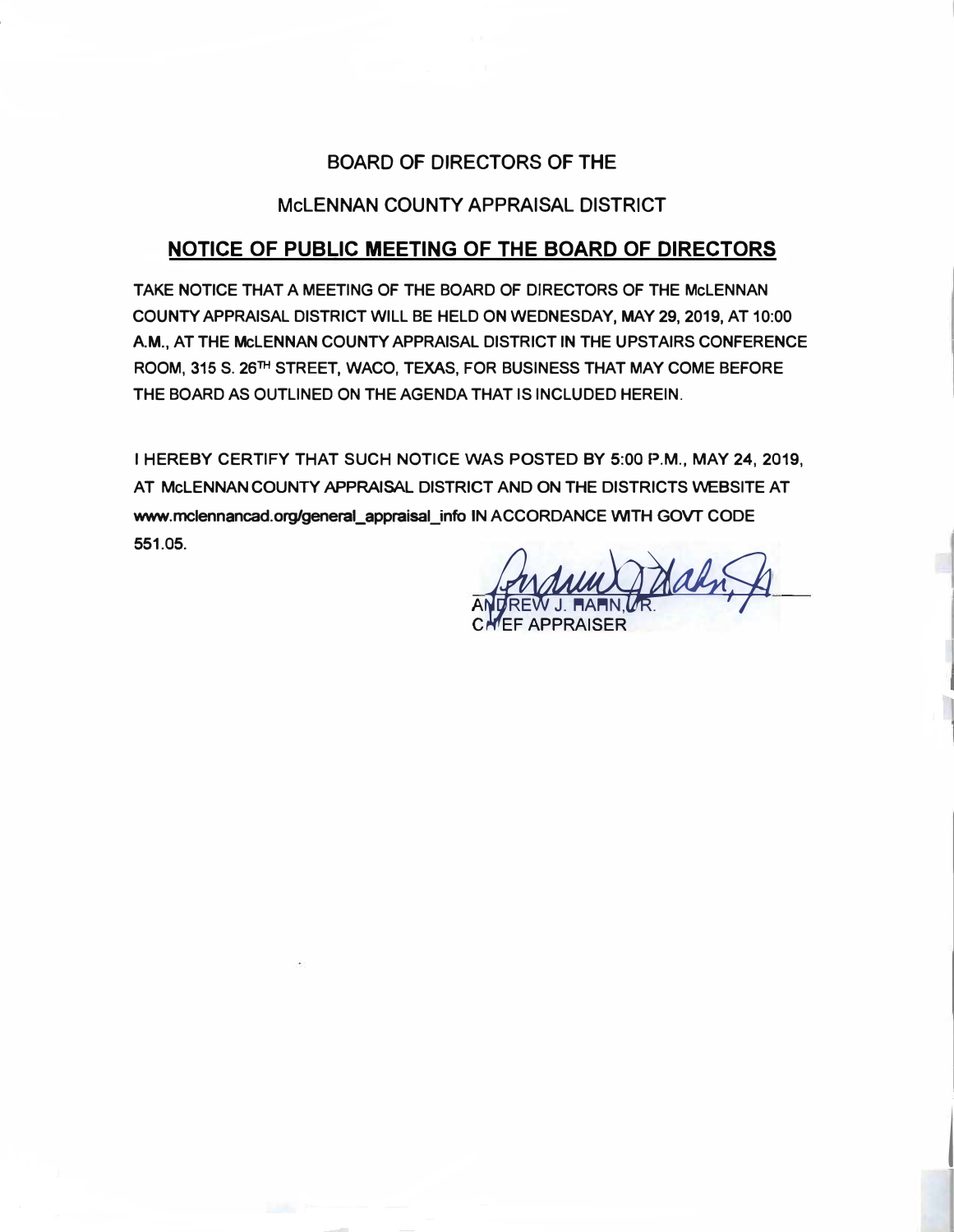#### BOARD OF DIRECTORS MEETING MAY 29, 2019, 10:00 A.M. MCLENNAN COUNTY APPRAISAL DISTRICT 315 S. 26TH STREET WACO, TEXAS 76710

## **AGENDA**

## MEETING CALLED TO ORDER

## *BUSINESS SESSION*

## **ITEMS REQUIRING BOARD ACTION**

- 1. MINUTES OF April 18, 2019, MEETING.
- 2. BOARD TO REVIEW AND ACT ON TCDRS PLAN ASSESSMENT FOR 2020.
- 3. BOARD TO SET DISTRICT PARTICIPATION PERCENTAGE FOR 2020 TCDRS PLAN.
- 4. BOARD TO REVIEW AND ACCEPT 2018 FINANCIAL AUDIT BY PATILLO, BROWN, & HILL L.L.P.
- 5. BOARD TO CONSIDER RESOLUTION 2019-3 FOR THE DESIGNATION OF COMMITTED, EXCESS FUNDS FROM THE 2018 BUDGET.
- 6. BOARD TO CONSIDER APPROVING INVESTMENT POLICY FOR 2019.
- 7. BOARD TO CONSIDER CHIEF APPRAISER EVALUATION AND CONTRACT.

### **DISCUSSION ITEMS**

- 1. REVIEW AND DISCUSS INTERIM FINANCIAL REPORTS.
- 2. REVIEW AND DISCUSS 2020 PRELIMINARY BUDGET.
- 3. BOARD TO REVIEW AND DISCUSS HOMESTEAD AUDIT REPORTS.

### **PUBLIC COMMENT**

### **MANAGEMENT AND COMMITTEE REPORTS**

- 1. TAXPAYER LIAISON REPORT.
	- TAX PAYER COMPLAINTS
	- ARB BOARD UPDATES

2. CHIEF APPRAISER REPORT TO INCLUDE UPDATES REGARDING: APPRAISALS, ARB, ARBITRATIONS, LAWSUITS, TRAINING & EDUCATION, OPEN RECORDS REQUESTS, MCAD BUILDING, MCAD 2019 CONTRACTS, PVS RESULTS, AND MISCELLANEOUS ISSUES.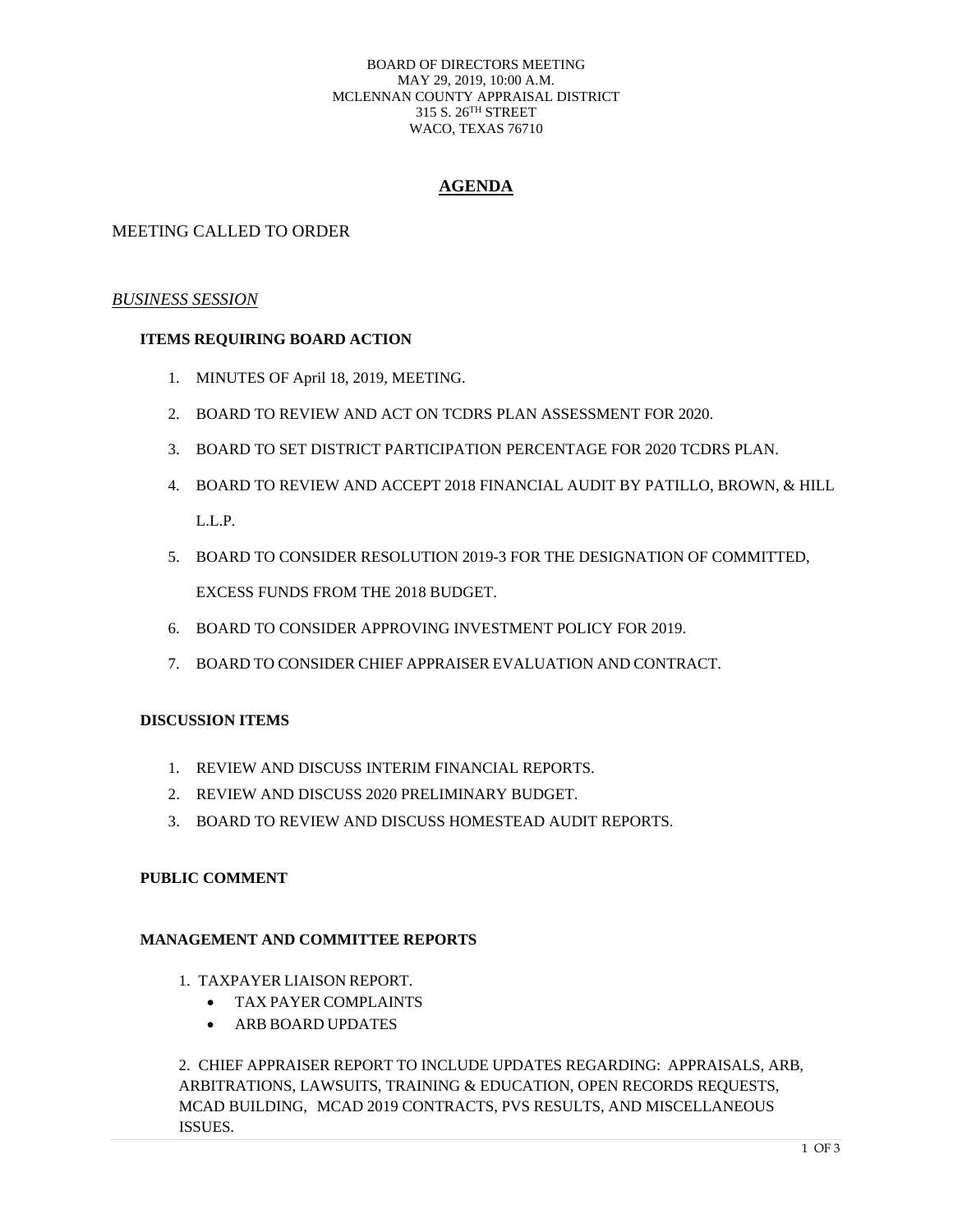BOARD OF DIRECTORS MEETING MAY 29, 2019, 10:00 A.M. MCLENNAN COUNTY APPRAISAL DISTRICT 315 S. 26TH STREET WACO, TEXAS 76710

#### *EXECUTIVE SESSION*

(NOTE FOR THIS ITEM: THE BOARD OF DIRECTORS WILL BE IN CLOSED SESSION FOR THIS ITEM)

- a. THE APPOINTMENT, EMPLOYMENT, EVALUATION, REASSIGNMENT, DUTIES, DISCIPLINE, OR DISMISSAL OF AN OFFICER OR EMPLOYEE, SUPERVISOR, CHIEF APPRAISER (TEX. GOVT. CODE SEC.551.074)(A)
- b. A PRIVATE CONSULTATION WITH THE BOARD'S ATTORNEY ON MATTERS IN WHICH THE DUTY OF THE ATTORNEY TO THE GOVERNMENTAL BODY UNDER THE TEXAS DISCIPLINARY RULES OF PROFESSIONAL CONDUCT OF THE STATE BAR OF TEXAS CLEARLY CONFLICTS WITH THE OPEN MEETINGS ACT OR PENDING OR CONTEMPLATED LITIGATION, AS AUTHORIZED BY LAW (TEX. GOVT. CODE SECTION 551.071, 2012-3723-5 WALGREEN COMPANY, 2014-3244-5 BRAUDAWAY ENTERPRISE, LLC. , 2014-3248-4 SMV WACO GREENVIEW, 2014- 3249-5 GRAYHAWKSDENE LP, 2014-3858-5 LAKESHOREPARTNERSLP, 2015-3286-5 BUENGER O C 2015-3519-4 DWIGHTS DISCOUNT VACUUM, 2015-3527-5 BIG DIAMOND LLC, 2015-3573-5 2509 LAKESHORE PARTNERS LP, 2015- 3665-5 CHICK-FIL-A INC, & GANDER MOUNTAIN CO, INC, 2016-2942-4 DHRUVKISH PARTNERS LTD, 2016-2945-3 BDR WACO INVESTMENTS INC, 2016-3003-4 BRAZOS RIVER PARTNERSHIP, 2016-3135- 5 CHICK FIL A , INC, 2016- 3159-5 INDIAN RIDGE LLC & PECAN CREEK PARTNERSHIP LTD, 2016-3387-4 2509 LAKESHORE PARTNERS LP, 2016- 3390-4 BIG DIAMOND, 2016-3532-4 MARS CHOCOLATE NORTH AMERICA LLC, 2016- 3533-4 WRIGLEY MANUFACTURING, 2017-2519-4 BRAZOS RIVER PARTNERSHIP ONE L.P. A LIMITED PARTNERSHIP, 2017-2513-5 H E BUTT GROCERY CO AND HEB BEVERAGE CO LLC, 2017-2624-4 J C PENNEY CORPORATION, 2017-2658-4 WRIGLEY MANUFACTURING, 2017-2659-4 MARS CHOCOLATE NORTH AMERICA LLC, 2017-2663-4 2509 LAKESHORE PARTNERS LP, 2017-2709-4 AMERICAN MULTI- CINEMA INC, 2017-2738-5 DCII-700 AUSTIN AVENUE LLC AN ENTITY, 2017-2758-5 POP HOLDINGS LP, 2017-2847-4 BEN E KEITH COMPANY, 2017-3163-3 H.E. BUTT GROCERY CO AND HEB GROCERY COMPANY LP, , 2017-3166-5 BIG DIAMOND INC AND NTI DROP ONE LLC, 2017-3212-5 JOSEPH G BEARD AND SHERRY BEARD, 2017-3537-5 CVS AS LESSEE, 2017-3654-5 WI- ERI WACO H PROPERTY L. P. , 2017-3653-5 WI-ERI WACO CY PROPERTY L.P. , 2018-2478-4 2509 LAKESHORE PARTNERS LP, 2018-2632-4 HARVEST LAKESHORE ESTATES RETIREMENT RESIDENCE LLC, 2018-2665-4 WALGREENS CO. AS LESSEE, 2018-2764-4 WAL-MART REAL ESTATE BUSINESS TRUST EAST OP AND TEXAS LLC AS LESSEE, 2018-2765-4 WAL-MART REAL ESTATE BUSINESS TRUST, 2018-2797-5 EIRREK RTT LLC, 2018-2782-4 GRAYHAWKESDENE LP, 2018-2792-5 WRIGLEY MANUFACTURING, 2018-2791-3 MARS CHOCOLATE NORTH AMERICA LLC, 2018-2882-3 BIG DIAMOND INC AND NTI DROP ONE LLC, 2018-2909-4 AVATAR FRONTERA WACO LLC, 2018-2971-4 WACO OSOVERDE LP, 2018-2948-4 BELLTEX ASSETS III TINSLEY LLC, 2018-2987-4 WACO VILLAGE PARTNERS LLC, 2018-3100-4 CATERPILLAR INC AND CATERPILLAR WORK TOOLS INC, 2018-3128-5 CHICK FIL A SEVER, 2018-3269-5 CHICK FIL A AS OWNER AND LESSEE, 2018-3330-5 SOLIS MANAGEMENT COMPANY, 2018-3319-5 PROGRESSIVE INNS LLC, 2018-3368-5 POP HOLDINGS LP, 2018-3335-3 WREN INTERESTS INC A TEXAS CORPORATION, 2018-3320-4 SPRING WACO LP, 2018- 3409-5 SAMS CLUB EAST INC AND WALMART STORES EAST LP, 2018-3413-4 WALMART STORES EAST LP, 2018- 3424-5 BUTT H E GROCERY CO AND HEB GROCERY COMPANY LP, 2018-3440-4 STEVEN O'CONNOR , 2018-3485-4 CSMC 2007 C1 WOODWAY DR LLC, 2018-3447-4 AMERICAN MULTI CINEMA INC, 2018-3481-4 Z Z & Z PROPERTIES LTD, 2018-3476-4 TENNYSON ARMS LLC, 2018-3484-5 PRASITI 415 OWEN LANE LLC, 2018-3451-5 ASPEN HEIGHTS WACO PROJECT LTD, 2018-3456-4 PROJECT COUNTRY PLACE LTD, 2018-3480-4 TRUE ORCHIDS OF TEXAS LLC, 2018-3483-3 PRASITI 5000 SANGER AVE LLC, 2018-3490-5 TTHFD INVESTMENTS LLC, 2018-3502-5 D & F MARTIN FAMILY PARTNERS LTD, 2018-3505-5 TEXAS E CREST LTD, 2018-3506-3 TX SHERMAN MANOR APTS LTD, 2018-3507- 4 BRAZOS PARK APARTMENTS LTD, 2018-3538-5 RICHLAND SPRINGS LLC, 2018-3617-3 LCS DELANEY VENTURE I LLC, 2018-3831-5 SANDY CREEK ENERGY ASSOCIATES LP, 2018-4135-4 CLOVER INDUSTRIAL LLC, 2018-4183-3 TVA DEVELOPMENT LTD, 2018-4174-5 FLAT ROCK SELF STORAGE LLC, 2018-4208-3 CAPCG-WEST CAMPUS LOFTS LP,

### *BUSINESS SESSION (CONTINUED)*

.